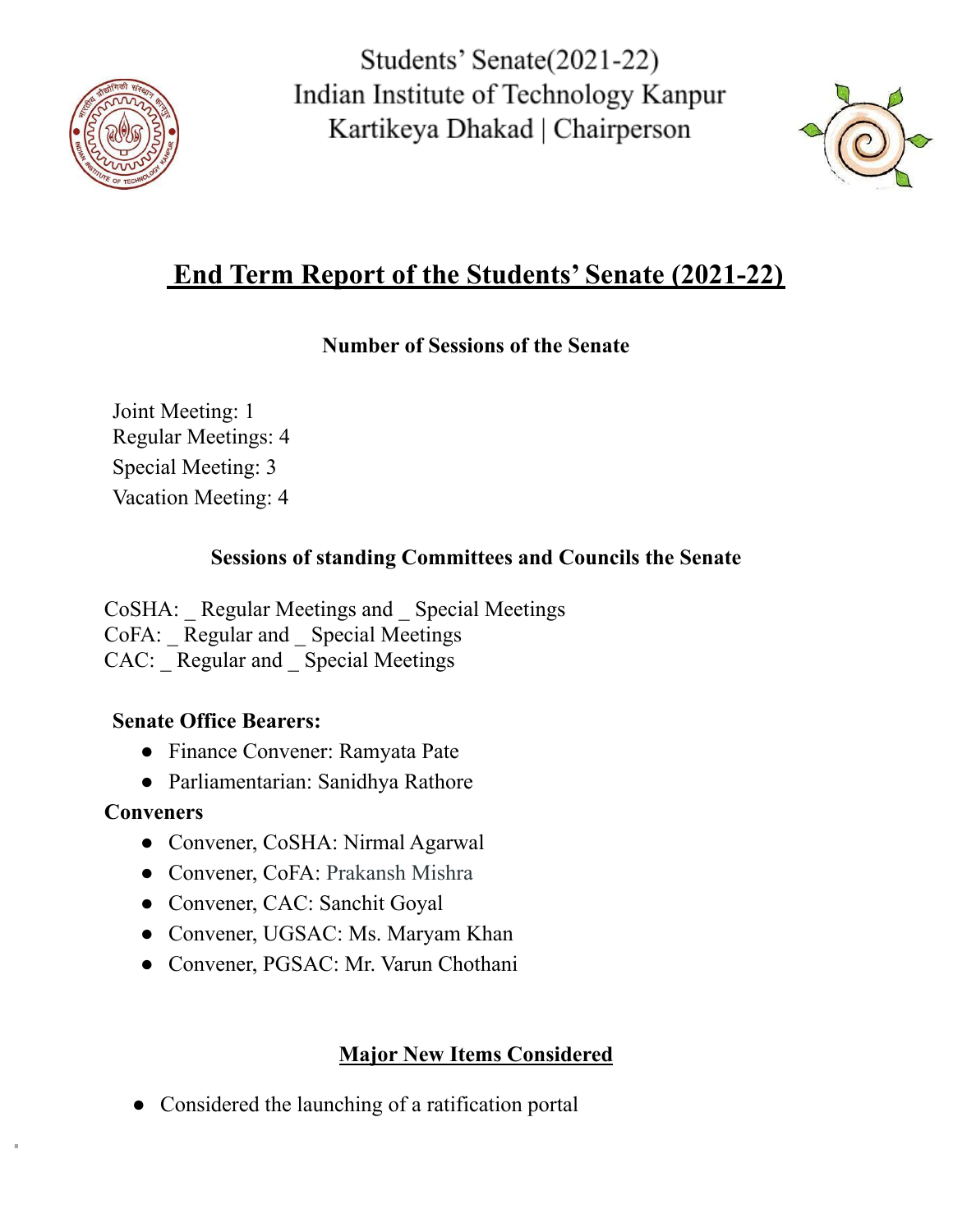



- Considered a Proposal to call for Double Majors after the 6th Semester
- Considered the proposal for a "Novice Day" tag
- Considered the structural changes in the Community Welfare Cell
- Considered a proposal to Introduce a Pen Pal Initiative for the Y20 batch
- Considered a proposal to provide a course acceptance policy to the students during pre-registration
- Considered a proposal to review the pre-registration allotment system
- Considered a proposal for One Time Relaxation in eligibility criteria of Dual-Degree
- Considered a proposal for an Extension of the ADD-DROP week credit limit from 65 to 75
- Considered the proposal for the implementation and oversight committee of the Gymkhana Corpus
- Considered a proposal for an annual Mental Health Checkup
- Considered proposals to form a subcommittee to investigate issues in the conduction of online semesters
- Considered a proposal for the E-Sports Society
- Considered a proposal for a Web Wing in Academics and Career Council
- Considered a proposal to create a PG and Women's Representative in the Games and Sports Council
- Considered the recommendations of the Gymkhana Awards Committee
- Considered a proposal to create a PG and Women's Representative in the Games and Sports Council
- Considered a proposal for the "Proposal Allotment Cycle"
- Considered a proposal to include student members in the ICC
- Considered the revised guidelines for Teams in the SnT Council
- Considered a proposal to make the UGSAC a platform of coordination amongst bodies.
- Considered discussion of the possibility of the offline convocation for the UGY17 batch and the way forward
- Considered a proposal for Internship Drive for Masters Students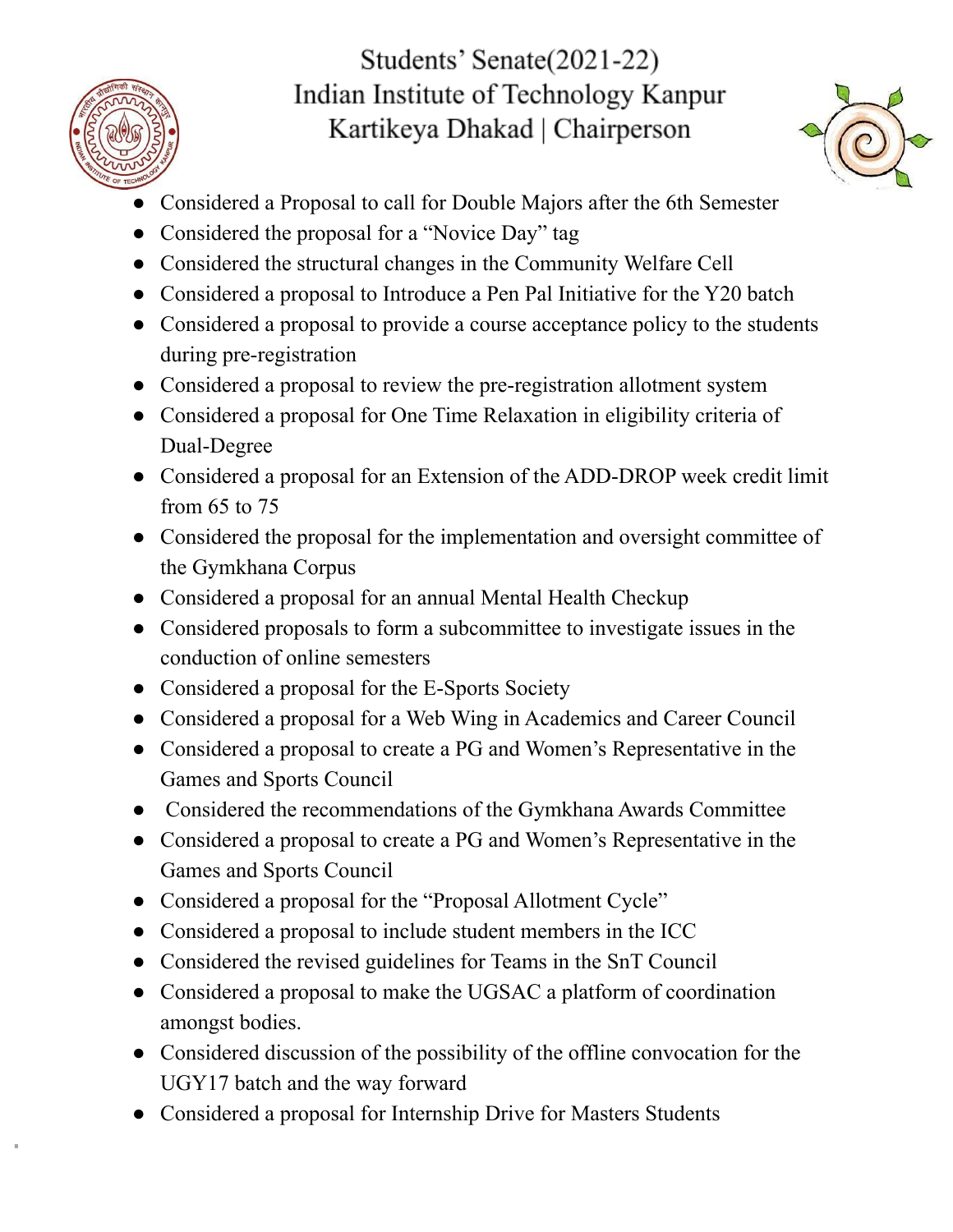



- Considered a proposal to remove the requirement of permission of thesis supervisor for enrolling in any project of ReWop Program of Technopark
- Considered a proposal to introduce up to 2 credits waiver for OE/Des
- Considered a proposal to convert Humour House into a Club

#### **Recommendations:**

- The Senate website needs to be reviewed and revamped as soon as possible.
- We have spent two unprecedented tenures, and as we return to normalcy, the timelines and procedures followed in a regular tenure need to come back. Specifically:
	- There should be a Special session of the Senate right after the endsems end (or in the blackout if the incoming Senate is open to it, and since it should be a short meeting) to apprise the executives and the new Senate of and discuss the ATR. Most work was deferred to an offline tenure for the past 2 years, and now it needs to be a priority.
	- The minutes of the past 2 meetings were unable to be submitted due to issues with the Chairperson Zoom Account. Completing them should be a priority.
	- Priority agenda Items such as the Gymkhana Calendar, Gymkhana Budget, the HAP, and the formation of the new Senate Standing Councils and Committees within a week of the completion of the endsems.
- The pandemic has opened up new possibilities. The Vacation Meetings can be held with full quorum on Zoom and that should be looked into as well.
- The quotations for the Senate Hall have been received, completing the work before the next semester starts needs to be on priority in the summers.
- It has already been requested for the creation of batch-specific PG Mailing lists. There should be a follow up on the same and the lists should be formed before the new PG batch arrives on campus.
- Life $@$ IITK is on hold for a long time. Various functionalities of the Senate,